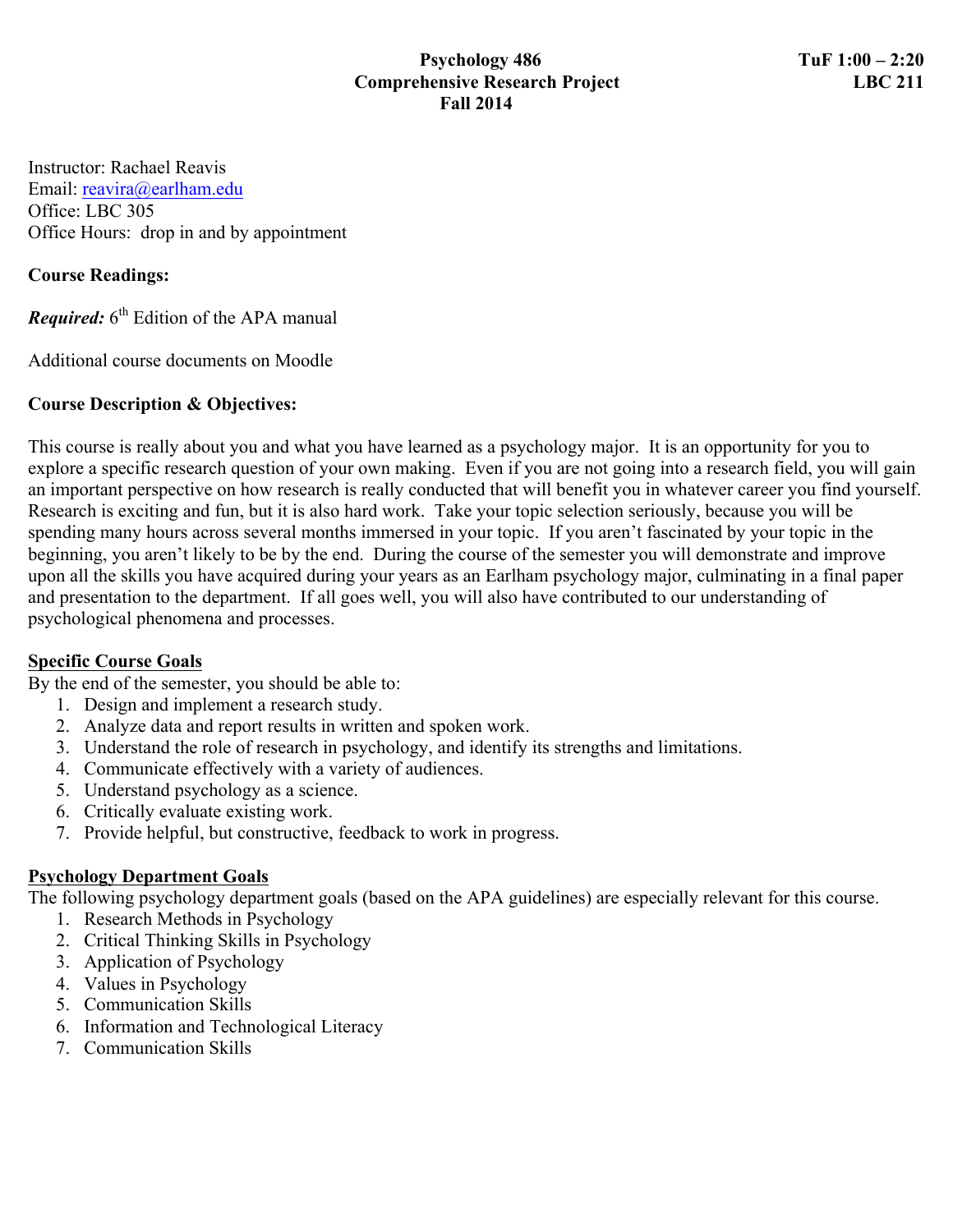### **Earlham General Education Goals:**

The following general education goals are especially relevant for this course.

- 1. Close and critical reading, thoughtful reflection, ready discussion, and cogent writing.
- 2. Increased adeptness in thoughtfully considering texts of all sorts, whether singly or in comparison with one another.
- 3. Gaining an understanding of the scientific process through direct experience.
- 4. Systematic understanding and overt application of quantitative and analytic reasoning.
- 5. Practice and discipline in group learning. This includes thoughtful community membership.
- 6. The ability to gather information from print and electronic sources and critical capacity to evaluate the data gathered and the ideas encountered.

#### **Course Credit Explanation**

Following the successful completion of PSYC 486, you will earn three course credits. The federal expectation of each credit hour is one hour of class per week, plus *a minimum* of two hours of work per week outside of class (http://www.ecfr.gov/cgi-bin/text-idx?rgn=div8&node=34:3.1.3.1.1.1.23.2). This means a minimum of nine hours of work devoted to a three-credit class each week. Many classes will require more work and preparation outside of class, and PSYC 486 is likely to be one of those. Anticipate spending an *average* of 10-15 hours per week devoted to your senior research project.

### **Evaluation:**

Your final grade will be based largely on your final paper and presentation, but also on your ability to meet deadlines, your ability to respond appropriately to criticism, and your participation in the class, which will be taken very seriously.

#### **1) Effort.**

- ! **Attendance.** Attendance will be taken every day. Some days will be designated as "independent work" days, but **you are still expected to come to class and check in**. Doing a full and well-executed research project in one semester is a significant task, and it is easy to fall behind and hard to catch up. Although you are expected to come to class every day, if you miss one class period, your grade will not suffer. However, each class period missed after that will result in your **final grade being lowered by a full percentage point**. If you are hospitalized or have a death in your immediate family, we will work together to determine whether you can complete the course or should take an incomplete.
- **Participation.** You will be part of working groups of 3-4 people. You will be brainstorming about ideas, helping others to refine their ideas, reading each other's drafts, providing constructive feedback, responding constructively to feedback, and other supportive endeavors. Your participation grade will be based on what I observe, a self-evaluation of your performance as a group member, and an evaluation from each of your group members about your contributions.
- ! **Drafts.** Research and dissemination (writing and presenting) require a lot of drafting. The first thought you think or the first draft you write will not be polished. This is true for novice and seasoned writers alike. Furthermore, draft deadlines help you stay on schedule. If you follow the deadlines in the syllabus, then you will have no trouble completing your project in time. If you don't, then your grade will suffer and you will run the risk of not completing your project. The due dates listed are the last possible due dates, but I will read drafts earlier if you turn them in, and I will read multiple drafts. Part of your grade will also be based on your ability to incorporate (or thoughtfully explain why you are not incorporating) both my feedback and the feedback of your working group. Failure to respond to or incorporate feedback will negatively affect your grade.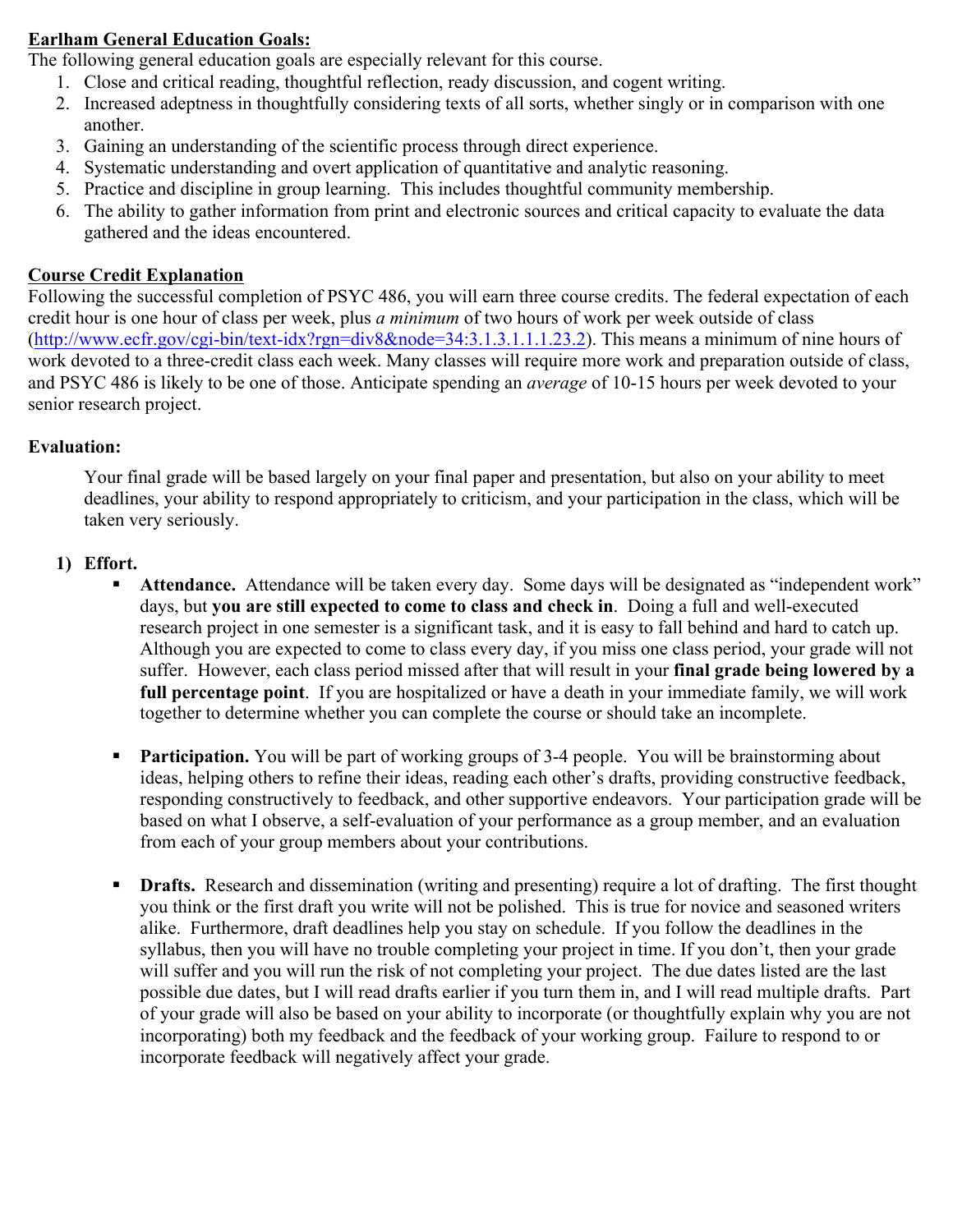- ! **Effort** will account for **10% of your final grade**, not including any penalties for attendance problems. There are two important aspects to notice. First of all, displaying very little effort during the semester can have a large impact on your grade (over a letter grade). However, the bulk of your final grade will be based on the final product of your paper and presentation.
- **2) Final Paper.** Your final paper will be graded for the design of your project, conceptual and theoretical soundness of your project, writing (including clarity and grammar), and APA style. Your paper grade will be based on my evaluation (**25% of your final grade**) and the evaluation of your second reader (**25% of your final grade**). To pass this portion of your comps, both your second reader and I need to judge your paper to be at least a C-. See below for the graduation requirement. Please note that excellent papers require many, many drafts. I will make suggestions for major problems I see in each draft. Don't be surprised, however, when the next draft also has many suggestions. Although it can be frustrating, this is the nature of the writing process. The more you let me see your work, and the more effort you put into making changes (or justifying why you do not agree with those changes), the better your paper will get. I encourage you to focus not on getting an "A," but on doing the best work that you can.
- **3) Final Presentation.** Your presentation grade will be based on the clarity of your message, the eloquence of your delivery, and the thoughtfulness of your responses to audience questions. Like your paper, presentations require many drafts and new comments and issues will be identified in each draft. Your presentation grade will be based on my assessment (**20% of your final grade**), which will be influenced by your incorporation of suggestions from me and your classmates. The psychology and neuroscience professors present will also assess your performance. These assessments will be averaged and that average will account for **20% of your final grade**.
- **4) Final Grade & Graduation Requirement.** There are two key components to successfully completing this portion of your comprehensive exam in psychology or neuroscience: the final paper and the oral presentation. If you complete both components by the end of the semester and the paper is judged by both your first and second readers as at least a C-, you will have passed this portion of your comprehensive exam. If you fail to complete either the paper or the presentation by the end of the semester you will receive a D- in the course. If this occurs in the fall semester, you will have until the day of enrollment confirmation prior to beginning of the spring semester to satisfactorily complete the course requirement. The grade may be changed at that point from a D-. If you do not complete both components, you will receive an F for the fall semester and will need to re-take senior research in the spring. You may not need to re-do the project.

|                                                                                                                      |                                                                     | Rachael's assessment of the final paper: $\vert 25\%$ of grade $\vert A = 90-92.9\%$ ; A: 93%-99.9%; A+: 100%       |
|----------------------------------------------------------------------------------------------------------------------|---------------------------------------------------------------------|---------------------------------------------------------------------------------------------------------------------|
|                                                                                                                      |                                                                     | $2nd$ reader's assessment of the final paper: $\vert 25\%$ of grade $\vert$ B-: 80-82.9%; B: 83-86.9%; B+: 87-89.9% |
| Rachael's assessment of the final presentation: $\vert$ 20% of grade $\vert$ C-: 70-72.9%; C: 73-76.9%; C+: 77-79.9% |                                                                     |                                                                                                                     |
| Average of other faculty assessment of final                                                                         |                                                                     | D: $65-69.9\%$                                                                                                      |
|                                                                                                                      | presentation: $\vert 20\%$ of grade $\vert$ F: $\vert 65\% \rangle$ |                                                                                                                     |
| Deadlines/Effort:   10% of grade                                                                                     |                                                                     |                                                                                                                     |

*I do not round grades. For example, 79.9999 is a C+, no exceptions. Please note the grading scale—it may be different from other classes you have had.* 

#### **Grading:**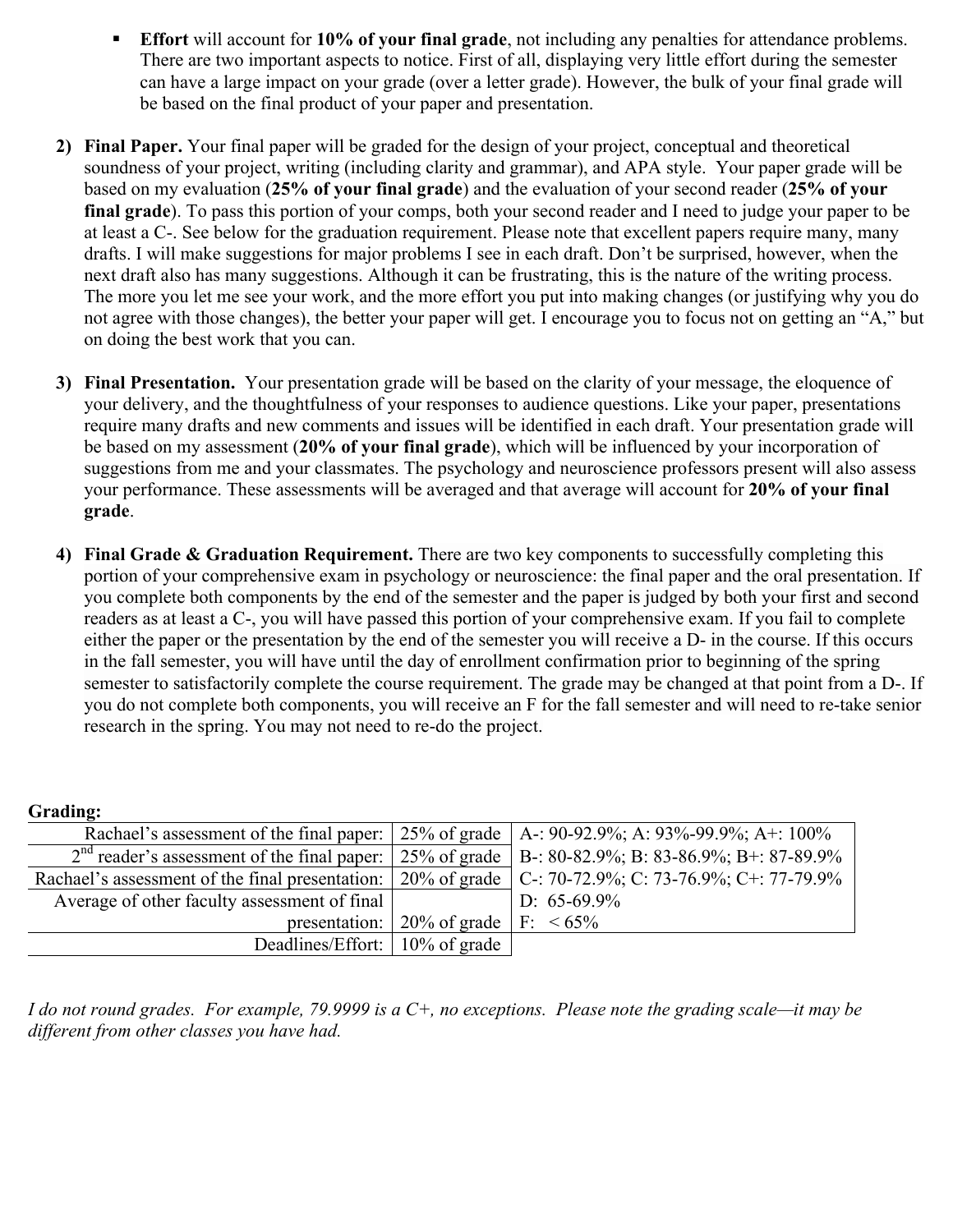**Office hours etiquette:** I am happy to schedule times to meet with you outside of class. I anticipate that all of you will need to meet with me at least once, and many of you will need to meet with me several times. You are welcome to drop in. Please be understanding if I am in my office, but preparing something else. We can pick a time then for you to come back, if that is the case. You can also make appointments with me in class or via email. Please be courteous and arrive on time for your meeting. If you arrive late or do not come (without informing me well in advance), then this takes away from time I could be spending with other students. If you cannot make it to your scheduled appointments, then we may have to limit our meetings to class time and via email. My schedule will also be posted on my door. You can examine it for likely times that I may be in my office. Directly before classes I teach is generally not a good time for meetings.

# **Email Etiquette:**

You are encouraged to contact me via e-mail with any questions that you may have, but I ask that you make sure you have looked for the answer yourself first (on Moodle, in course documents) and that you correspond professionally. We can also use email to schedule a time to chat online or via Skype.

**Technology guidelines<sup>1</sup> :** You need to protect yourself against technology problems. You need to develop work habits that take potential technological problems into account. These habits will serve you in your career. Technological problems are a fact of life, and are not considered unforeseen issues. (Your dorm falling into a sinkhole would qualify as "unforeseen"). Start early and save often. Always keep a backup of your work. Carbonite and Backblaze are two services that will automatically back your work up into a cloud. Or you can invest in an external hard drive. Or you can email yourself your work.

Computer viruses, lost flash drives, corrupted files, incompatible formats, WiFi connectivity problems – none of these unfortunate events should be considered an emergency. Take the proper steps to ensure that your work will not be lost forever. Learn the locations and operating hours of all the computer labs on campus. Do not procrastinate.

Know the resources on campus for technical problems with connectivity or Moodle. The Help Desk will need time to assist you. Again, don't procrastinate.

# **Academic Honesty:**

All students are expected to conduct themselves with honesty and integrity in this course. The honor code is both a privilege and a responsibility, and you are expected to take it seriously. Suspected infractions, such as plagiarism, fabrication of reports, and cheating will be treated seriously and will be reported. Furthermore, if you are aware of a violation of academic integrity, it is your responsibility to take action.

Learning to think for yourself, assess information judiciously, and speak and write effectively in your own voice is at the heart of a liberal arts education and global citizenship. Treasure and cultivate these skills. Papers and other work, including digital creations, downloaded or copied from other sources, or in which words or ideas belonging to others have been deliberately misrepresented as your own, will receive an automatic F, as they thwart your learning process and damage the integrity of knowledge-discovery. If you have questions about how to find, integrate, and properly cite sources, never hesitate to ask for help.

An excellent place to find help in knowing when and how to cite others' work appropriately can be found on the Libraries page: http://library.earlham.edu/friendly.php?s=academic\_integrity. The site also includes Earlham's full statement on academic integrity and procedures for addressing academic violations of the Student Code of Conduct.

#### **Students with Disabilities:**

Students with a documented disability (e.g., physical, learning, psychiatric, visual, hearing, etc.) who need to arrange reasonable classroom accommodations must request accommodation memos from the Academic Enrichment Center and contact their instructors each semester. For greater success, students are strongly encouraged to visit the Academic Enrichment Center within the first two weeks of each semester to begin the process.

http://www.earlham.edu/policies-and-handbooks/academic/policy-on-student-learning-disabilities/

<sup>&</sup>lt;sup>1</sup> Drawn from material by George H. Williams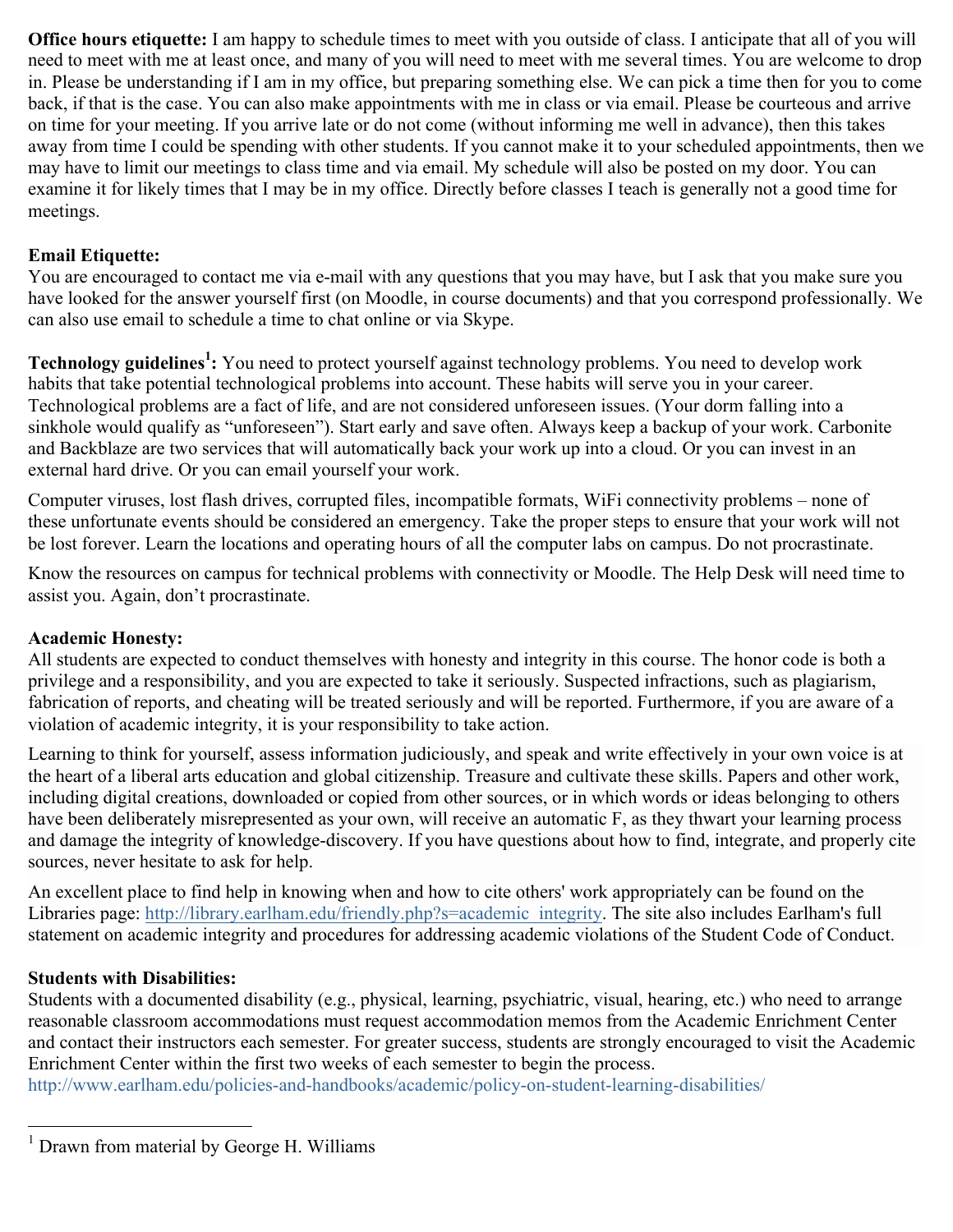# **Schedule of Topics & Assignments**

Please note that this schedule is tentative and may change as circumstances require. *\*Readings are due the first day they are listed.*

| 8/29 | Kathy & Rachael's class together<br>Introduction; questionnaire initial topics; dividing<br>class; Library Instruction Day                                                                                                                                                                                                                                                                                                                                      |
|------|-----------------------------------------------------------------------------------------------------------------------------------------------------------------------------------------------------------------------------------------------------------------------------------------------------------------------------------------------------------------------------------------------------------------------------------------------------------------|
| 9/2  | Discussing research question and/or study design<br>in working groups. At the end of class, each<br>person will show Rachael either a design sketch or<br>a relatively long list of potential search terms and<br>search term combinations.                                                                                                                                                                                                                     |
| 9/5  | Bring citations of at least 5 articles and be prepared<br>to discuss them with your working group.<br>IRB training cert. (see Moodle) due in class<br>Topics due on Moodle by 11:59pm                                                                                                                                                                                                                                                                           |
| 9/9  | In class: What makes a good introduction?<br>Technology instruction (also in class): Making a<br>concise literature review in PowerPoint<br>Assigned Reading: "Introduction"<br>Rough Intro Presentation Slides due<br>9/10 by 11:59pm on Moodle                                                                                                                                                                                                                |
| 9/12 | In class: Be prepared to present your intro<br>presentation to the class and/or to your working<br>group. Bring slides. Bring a laptop, if possible.<br>Take notes on areas of research lacking as well as<br>on presentation style. If time, start working on<br>your written introduction.<br>Email or give each member of your working<br>group a draft of your introduction by 9/14.<br>Return edited drafts to workgroup authors by<br>class time on 9/16. |
| 9/16 | Bring ideas for study design for your topic<br>(bring ideas for at least 2-3 studies). Clearly<br>connect these ideas to the literature that you've<br>read. Identify areas that you still need to research.<br>Brainstorm with working group in class<br>Meet with working group prior to next class to<br>create a well-developed study design                                                                                                                |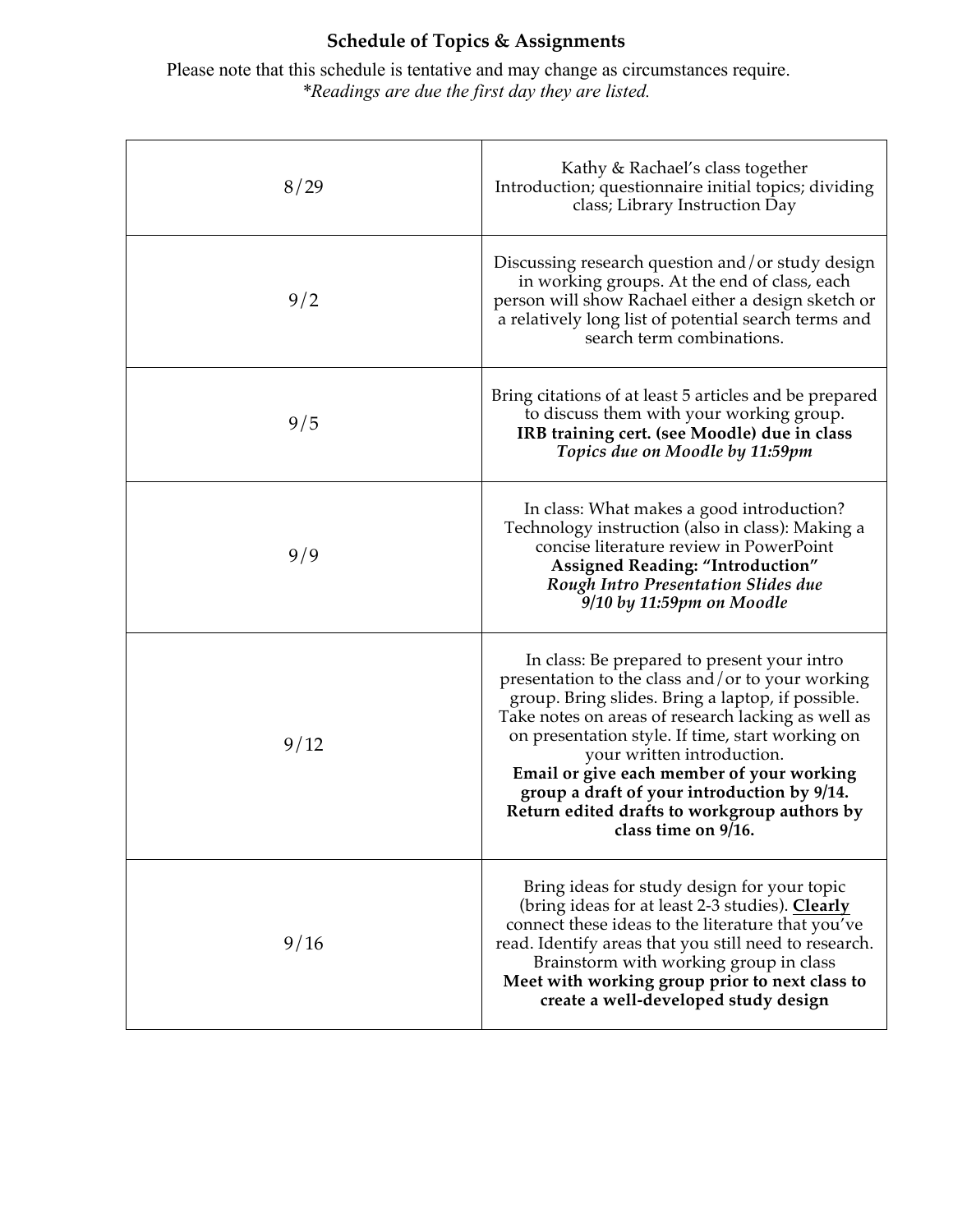| 9/19         | <b>Assigned Reading: "Methods"</b><br>Due by class time: study design with possible<br>questionnaires<br>In class: Discuss reading<br>Present design to the class/group for critique<br>Methods slides due on Moodle by 11:59pm on 9/21. |
|--------------|------------------------------------------------------------------------------------------------------------------------------------------------------------------------------------------------------------------------------------------|
| 9/23         | Present Methods presentation to group.<br>Begin working on IRB form.<br>Meet with your group outside of class to<br>continue to refine your presentation and design.<br>Work on IRB form.                                                |
| 9/26         | Bring materials to class for piloting<br>Bring completed (as much as possible) Human<br>Subjects Form for peer review<br>Human Subjects Forms due on Moodle by 11:59pm                                                                   |
| 9/30         | In class: Qualtrics<br>(If time) make changes to Human Subjects Form<br>Human Subjects Form final draft due on Moodle<br>by 11:59pm                                                                                                      |
| 10/3         | Bring Intro/Methods draft to class for peer review<br>Intro/Methods draft due on Moodle by 11:59pm                                                                                                                                       |
| 10/7         | Bring Intro/Methods slides to class to practice.<br>Exemption Forms (if applicable) due by 11:59pm                                                                                                                                       |
| 10/10        | In class: Brainstorm about data collection – staying<br>organized, creating a schedule, etc.<br>Create SPSS databases for data entry<br>Discuss any required or suggested changes to<br>protocols, based on feedback from IRB            |
| 10/14        | Independent (or working group) work;<br>meeting with Rachael<br>Start running subjects this week, if IRB is approved                                                                                                                     |
| <b>10/16</b> | No Class, Mid-Semester Break                                                                                                                                                                                                             |
| 10/21        | Bring polished draft of intro/methods slides to<br>class. Practice in front of class.<br>Intro/Methods slides due to Moodle by 11:59pm                                                                                                   |
| 10/24        | Independent work; meeting with Rachael<br>2nd draft Intro/Methods due to Moodle by<br>11:59pm                                                                                                                                            |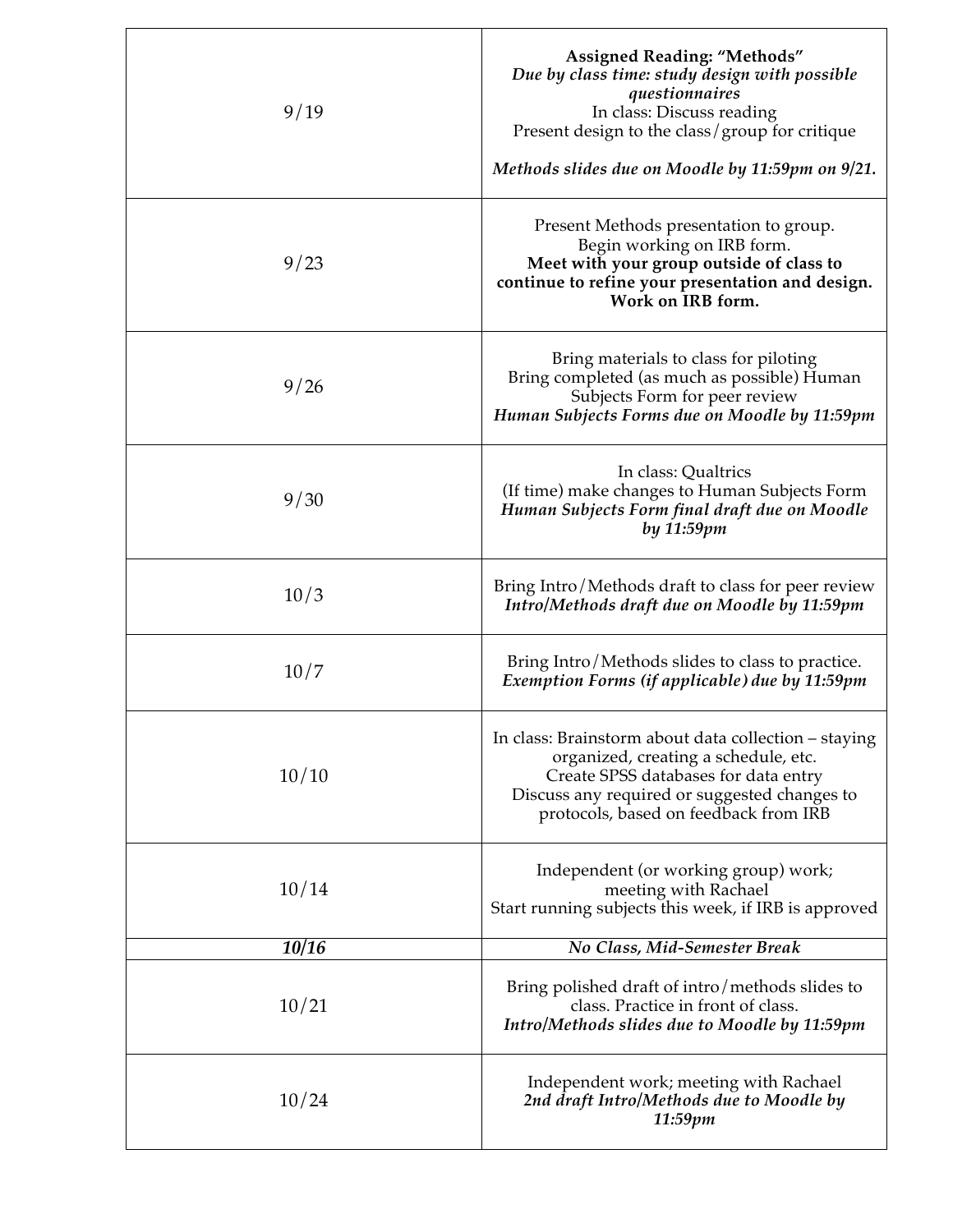| 10/28        | <b>Assigned Reading: "Results"</b><br>In class: What makes a good results section?<br>Make individual meetings with<br>Rachael if needed                                                                                                                                                                                                                                             |
|--------------|--------------------------------------------------------------------------------------------------------------------------------------------------------------------------------------------------------------------------------------------------------------------------------------------------------------------------------------------------------------------------------------|
| 10/31        | Assigned Reading: "What Test Should I Use"<br>(Under "Statistical Resources")<br>In class: identify the statistical tests you'll need for<br>your analyses. Don't forget about descriptive<br>statistics (average age, etc.)                                                                                                                                                         |
| 11/4         | Data entry & analyses<br>Be able to articulate the "so what" of your study<br>for the next class.                                                                                                                                                                                                                                                                                    |
| 11/7         | Assigned Reading: "Discussion" and<br>"Citations & References"<br>In class: What's the "so what?" of your project?<br>Submit on Moodle by class time.<br>Be prepared to discuss your results, but more<br>importantly, to discuss why anyone should care.<br>Results/Discussion slides due to<br>Moodle by 11:59pm<br>Last Day to Drop Class Without Penalty                         |
| 11/11        | In class: Practice Results/Discussion slides                                                                                                                                                                                                                                                                                                                                         |
| 11/14        | Bring Results/Discussion draft to class<br>for peer review<br>Results/Discussion due to Moodle by 11:59pm                                                                                                                                                                                                                                                                            |
| 11/18        | Bring full paper draft to class for peer review.<br>Print (or bring your computer) article titled "50<br>tips." As you read through drafts, indicate which<br>"tips" the author did properly and which tips need<br>more focus. (Not all 50 will be relevant.)                                                                                                                       |
| 11/21        | In class: Practice Talks & Critique<br>Completed paper draft due on Moodle by 11:59pm.<br>Also attach a separate file with a self-assessment,<br>indicating the degree to which you have followed<br>the tips for writing an empirical article. In this file,<br>also explain which comments from your group<br>you have incorporated and which you have<br>decided against and why. |
| 11/25, 11/28 | No Class, Thanksgiving Break                                                                                                                                                                                                                                                                                                                                                         |